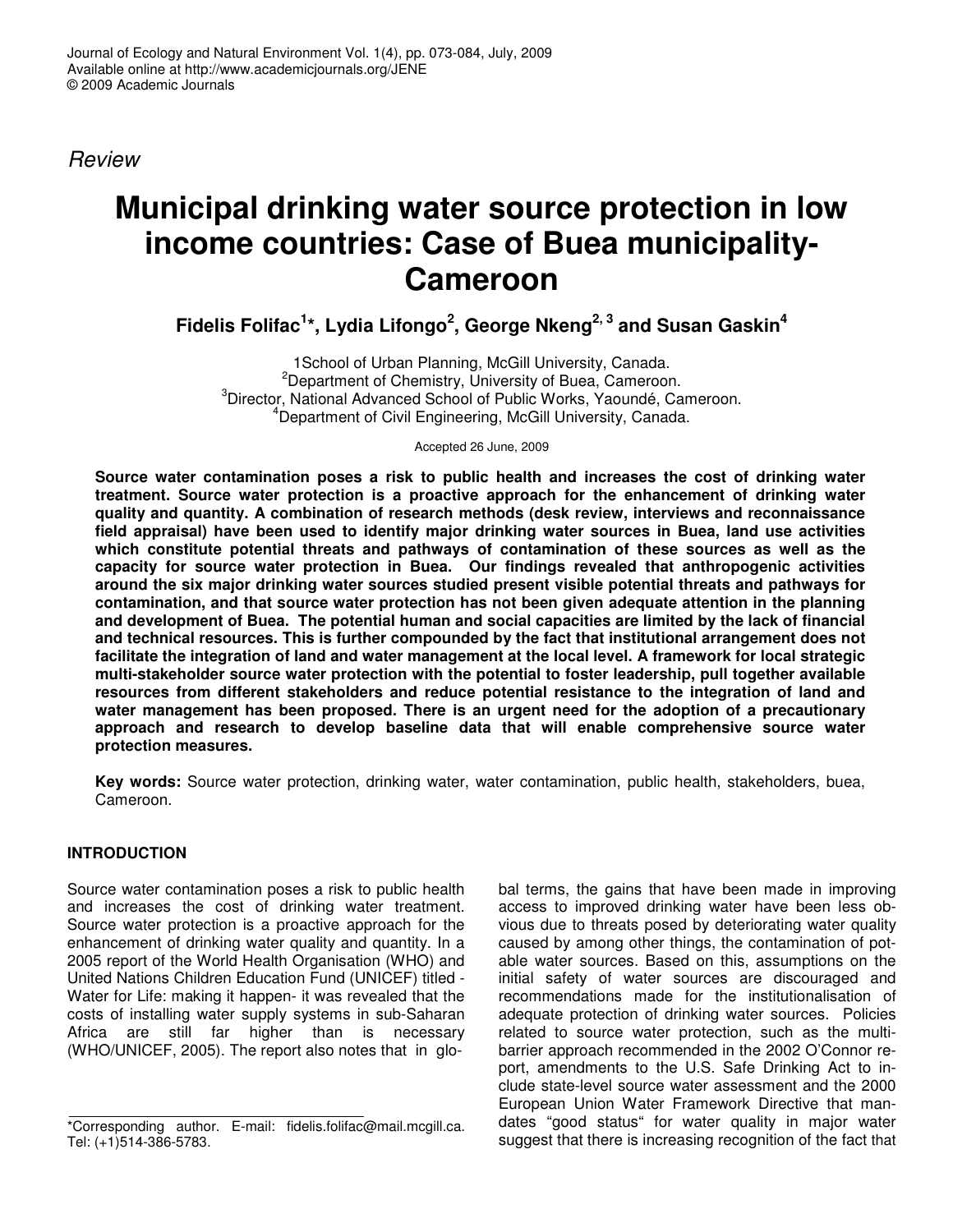water quality and quantity threats can have significant impact on human health, the environment and the economy (Ivey et al., 2006). Episodes of source water contamination and the impacts on human health and social welfare abound worldwide (McQuigge, 2002; Hrudey et al., 2003 Olson, 2003). Perhaps the most outstanding is the case of the contamination of the public water supply, by E. Coli bacteria, in Walkerton Ontario, Canada which caused the death of seven people and made over 2300 people sick (O'Connor, 2002). Inadequate source water protection was noted as one of the contributing factors to the tragedy (Krewski et al., 2004).

Source water protection (SWP) is the first protective in a multi- barrier approach to water quality and quantity protection (Sylvester and Rodriguez 2008). A multibarrier approach is an integrated system of procedures, processes and tools collectively aimed at preventing or minimising the public health risk of contamination of drinking water from the source to the tap. It is argued it is an effective way of managing public drinking water systems because prevention of contamination at the source enhances public health protection and is also more costefficient than the treatment of contaminated water.

Although access to safe and reliable sources of drinking water is a global challenge, it is particularly acute in developing countries (Ivey et al., 2006). This is the case in Buea municipality where the population has in the recent decade faced severe irregular, unreliable and intermittent drinking water supply characterised by water rationing with some localities going for weeks and months with dry taps. Inadequate source water flow and increased water demand due to unprecedented population growth and urbanisation have been blamed for the growing water supply crisis. Coping strategies include the use of untreated community water supply and exposed streams and springs as back-up and regular drinking water sources (Figures 1 and 2).

Inspired by this growing crisis of inadequate and unreliable water supply in Buea and the expressed concern of the local elected municipal authorities to seek short and long term solutions to the Buea water supply problem, the first author decided to explore this in his on-going doctoral research, titled "towards improving participatory multi-stakeholder water management, governance and decision-making in sub-Saharan Africa: Case of Buea-Cameroon. Given the uniqueness of factors in every environment (de Loe and Kreutzwiser, 2005; Ivey et al., 2006), and considering that both water quality and quantity are to a large extent dependent on the state of water sources, a necessary first step was to get a general overview of drinking water supply sources in Buea. The specific objectives of the study were:

(a) Identify and visually characterise, based on surrounding land use activities, the major drinking water supply sources in Buea.

(b) Evaluate the capacity for source water protection in Buea municipality.



**Figure 1.** Community water supply scheme (Koke).



**Figure 2.** Exposed drinking source (Bonduma).

(c) Suggest a framework for participatory multi-stakeholder source water protection at the local level.

The relevance of this study cannot be over-emphasised considering the public health risk of consuming untreated water  $-$  a growing situation in Buea, the need to raise awareness and to initiate precautionary actions on source water protection, especially among key actors, and the importance to contribute knowledge on source water protection issues in rapidly growing municipalities of low income countries. Furthermore, this study bridges the gap on and integrates drinking water source protection with among previous unpublished studies in the area on integrated watershed management (Folifac, 2003); rural livelihood and social infrastructure (Schmidt-Soltau, 2003); and the adequacy of Buea water supply network (Buea council, 2005).

The rest of this paper is structured as follows: brief definition of key words in source water protection literature, description of the study area, research design and methods, results and discussions, proposed framework for sustainable source water management and conclusions.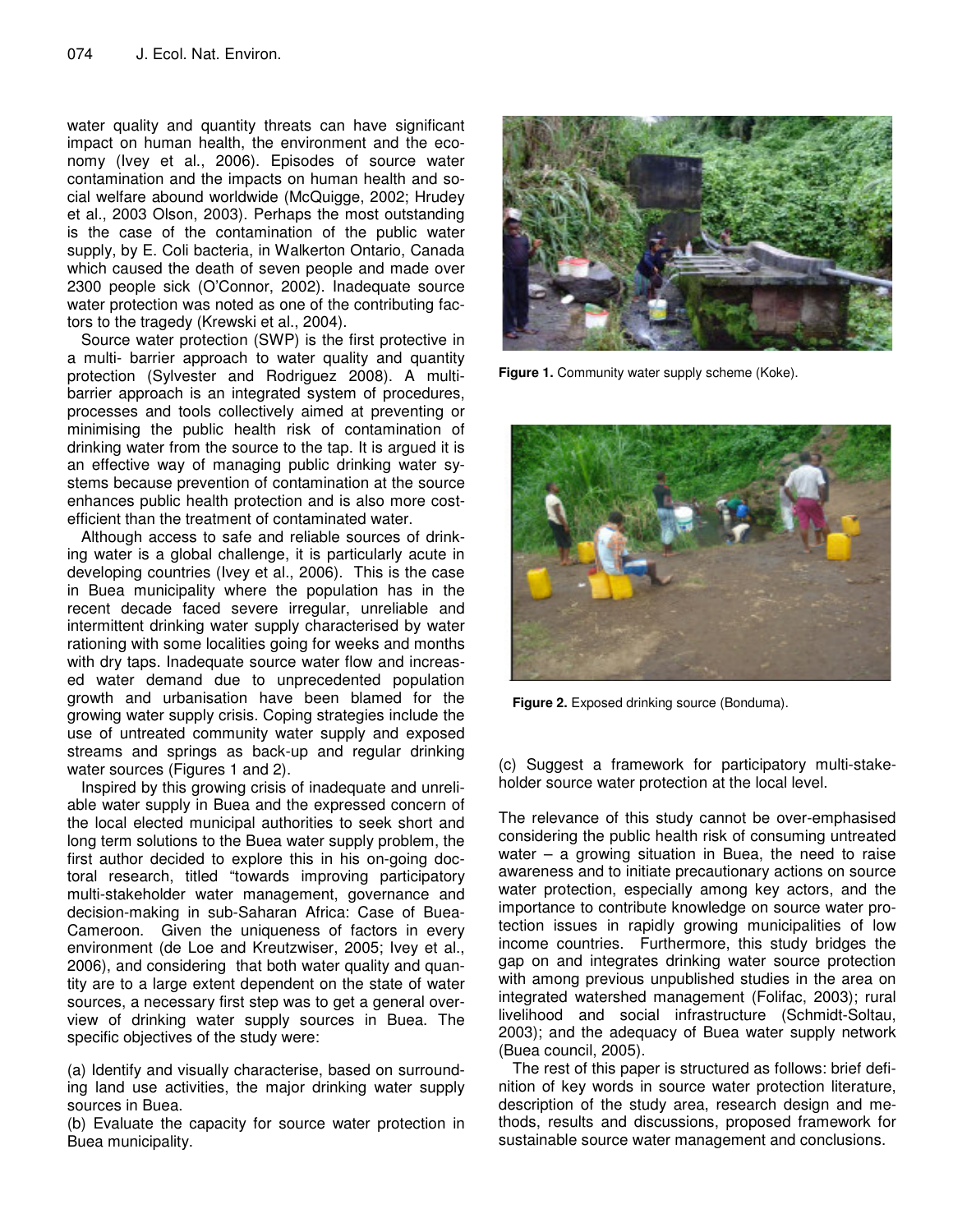#### **BRIEF DEFINITION OF KEY WORDS IN SOURCE WATER PROTECTION LITERATURE**

In this section, a brief definition is provided for some key words that are frequently used in the growing literature on source water protection (see for example: Trax, (1999); Lin et al. (2000); Herrick (2001); De Loe et al. (2002); Gullstrand et al. (2003); Almasri and kaluarachchi (2004); Krewski et al. (2004); Ivey et al. (2006); Trimmer et al. (2007); Sylvestre and Rodriguez (2008)) and as used in this paper.

**Water source:** This is the type of water body (such as springs, lakes, streams, aquifers or wells) used for drinking water supply.

**Source water**: The "raw" or untreated water from a water source.

**Source water protection/management**: This includes legislation/policies and site specific actions, based on the level of risk, to reduce risks of contamination, depletion and to enhance source water quality and quantity. The objective of source water protection is to preserve or enhance source ("raw") water quality and quantity within water bodies that currently supply drinking water or are likely to be future sources.

**Source water risk assessment**: In simple terms it is the evaluation of source water vulnerability to and potential risk of contamination. This includes risk identification, assessment and management. There is a risk of source water contamination when both THREATS (human activities and natural conditions with contamination potentials) and PATHWAYS (routes through which contaminants can be transported from their point of origin to a receptor such as water body) exist, and depending on the magnitude of threats, pathways, population exposed etc, risk can be classified as significant, moderate, low or negligible (Gross and Richards, 2008). The risk management concept for each class include: mandatory and immediate actions to substantially reduce the risk for significant risks. Actions to freeze the risk at the current level as well as initiate plans to reduce the risk as opportunities arises in the case of moderate risks. Mandatory risk surveillance which involves monitoring the risk and the establishment of plans to prevent an increase in the risk for low risks, and no action in the case of negligible risks.

# **CONTEMPORARY BUEA MUNICIPALITY: AN OVERVIEW**

Buea is the capital of the South West Province of Cameroon, with a population of about 200.000 inhabitants. It is located at the foot of Mount Cameroon (an active volcano 4010 m) at an elevation of 1000 m above sea level with a surface area of 870 km² (Buea Council, 2008). The urban area includes: Miles 14, 15, 16 and 17,

Bomaka, Muea, Molyko, Bonduma, Great Soppo, Clerk's and Federal Quarters, Buea town, GRA, Likoko-Membea, and Bokwaongo. Daily temperatures range from 20 - 28°C annually. The municipality is characterised by a hilly topography, a dense network of springs and streams, high humidity and fertile volcanic soils. Buea experiences two distinct seasons: a rainy season that begins in April and ends in October - with a high annual rainfall between 3000 - 5000 mm, and a dry season that begins in November and ends in March.

The local government is the municipal council, known as the Buea Council, headed by a Mayor. The councillors and the Mayor are democratically elected every five years across political party lines. The Mayor is an auxiliary of the central Government. The Buea Council carries out projects aim at modernising the municipality and improving the delivery of basic services to its population (Buea Council, 2008).

The municipality is the seat of many private and public educational institutions such as daycares, elementary schools, secondary and high schools, vocational and professional schools such as Pan African Institute for Development West Africa (PAID-WA), Local Government Training Center (CEFAM), Cameroon Opportunities Industrialisation Center (COIC), as well as the University of Buea established in 1993. Buea is very accessible by road and has a relatively good road network and number of clinics and health facilities (Schmidt-Soltau, 2003). It is estimated that since the establishment of the lone Anglo-Saxon University of Buea, the municipality has continued to experience a very high rate of population growth and urbanization. According to the municipal council, on average at least 7000 people relocate to Buea each year. It also has several religious institutions, crown corporations such as the South West. Development Authority, Rumphi Participatory Projects, civil society organisations, and international institutions such as the German Technical Co-operation (GTZ) and Alliance Franco- Camerounaise (AFC).

The economy of Buea has been described as moderate with agricultural, administrative, business, tourism and the financial sectors taking the central stage (Buea, 2008). Although the municipality can be described as a service-oriented municipality due to its educational and administrative nature, several families depend on rain-fed Agriculture as a source of livelihood due to the rich volcanic soil, equatorial climate, high humidity and rainfall. In addition, two locally based agro-industrial companies the Cameroon Tea Estate (CTE) and Cameroon Development Corporation (CDC), are located in the municipality and own plantations for the commercial production of tea and bananas respectively.

In terms of water supply, Buea municipality has two principal water service providers: Camerounaise Des Eaux (CDE) and Community Water Schemes. Those not served by either of these providers rely on natural springs/streams or water from the agro-industrial companies above. Many households served by CDE and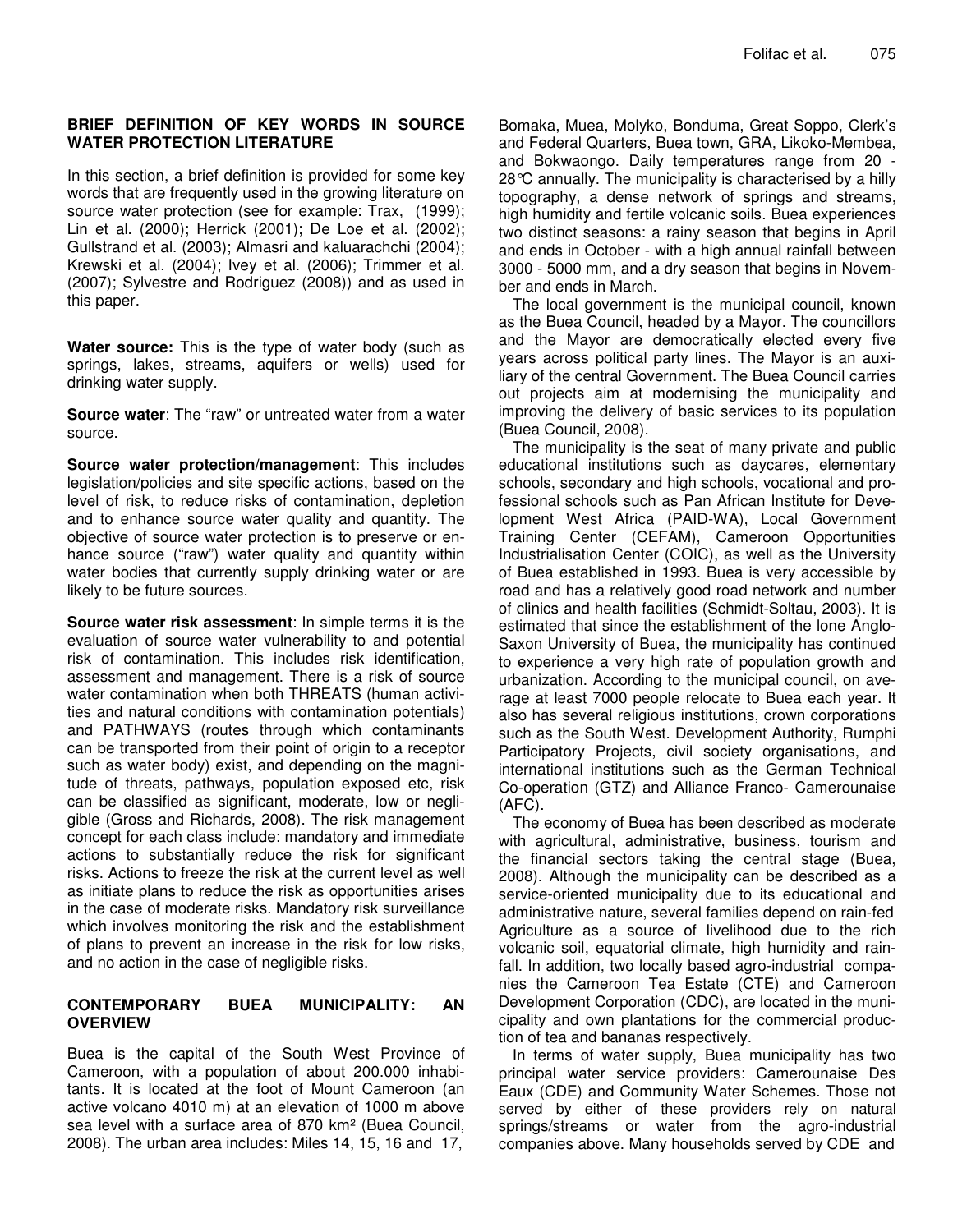| <b>Criterion</b>             | <b>Indicator question</b>                                                                                                                                                                                                                                                                                                                        |  |  |  |  |  |
|------------------------------|--------------------------------------------------------------------------------------------------------------------------------------------------------------------------------------------------------------------------------------------------------------------------------------------------------------------------------------------------|--|--|--|--|--|
| Knowledge                    | What is the state of knowledge about source waters<br>and threats to source water quality?<br>To what extent, and how, do institutional arrangements<br>contribute to development of local source protection<br>knowledge?                                                                                                                       |  |  |  |  |  |
| Social and political support | To what extent do municipal and senior governments<br>demonstrate<br>political<br>support<br>for<br>source<br>water<br>protection?<br>To what extent do municipal residents demonstrate<br>social support for source water protection, and how<br>have they been involved in selection and development<br>of source protection tools?            |  |  |  |  |  |
| Legal authority              | How is source water quality protected from the impacts<br>of human activities and future land use activities?<br>What mechanisms exist for targeting protection of<br>water supply areas (e.g., catchments,<br>sensitive<br>recharge areas, riparian zones) and water supply areas<br>physically located within the municipality's jurisdiction? |  |  |  |  |  |
| Integration                  | To what extent, and how, do institutional arrangements<br>for land and water management encourage integration<br>of development and water supply concerns?<br>To what extent, and how, do institutional arrangements<br>support the practice of source water protection at a<br>watershed or regional groundwater scale?                         |  |  |  |  |  |
| Resources                    | sufficient leadership, financial,<br>Are<br>human.<br>and<br>available<br>technical<br>resources<br>to conduct<br>source<br>protection planning and implementation?                                                                                                                                                                              |  |  |  |  |  |

**Table 1.** Indicator questions and criteria used to evaluate Buea municipality capacity for source water protection.

Community schemes also rely on natural springs as backup during prolonged periods of water shortage. CDE is a private company (in a public private partnership paradigm recently adopted by the Government of Cameroon) responsible for the abstraction, treatment, storage, distribution of water, as well as billing and collection of water service charges. All its customers are metered and billed once a month. Community water supply schemes are generally self-reliant projects for specific communities. Unlike CDE customers, users of community water schemes are not metered and do not pay a monthly fee.

#### **RESEARCH APPROACH AND DESIGN**

Primary and secondary data sources were used to accomplish the objectives of this research. Specifically this involved a review of related documentation, field appraisal and semi-structured interviews with key actors. Document review and interviews with officials of the council and CDE were used in the identification of the major drinking water sources, while reconnaissance field appraisal and interviews were used for the visual characterisation of the state of these drinking water sources. The municipal capacity for source water protection was

evaluated using semi-structured interviews. Drawing from the potential and usefulness of "indicator questions" in related and other studies, (McGuire et al., 1994; Merrey et al., 1995; United State EPA, 1998; de Loe et al., 2002; Ivey et al., 2002; Ivey et al., 2006; Trimmer et al., 2007; Sylvestre and Rodriguez, 2008) evaluation criteria and "indicator questions" were developed and used (Tables 1 and 2) as leading questions/indicators to ensure detailed narratives rather than a simple "yes/no" answers during interviews to explore the municipality capacity for source water protection.

Table 3 shows the six water sources selected, for this study, on the basis of two criteria: current drinking water source, and serving a population of at least 2500. The identification of potential threats and pathways of contamination of each water source, based on observed anthropogenic activities was accomplished during a visit to each water source by a research team made up of the first author and three research assistants recruited and trained for this study. This was complimented with semistructured interviews, by the first author, with any land or property owner met around the catchments. Twenty interviews were conducted involving a wide range of key actors such as senior officials at the council, CDE, Rumpi, community water management committees, NGO's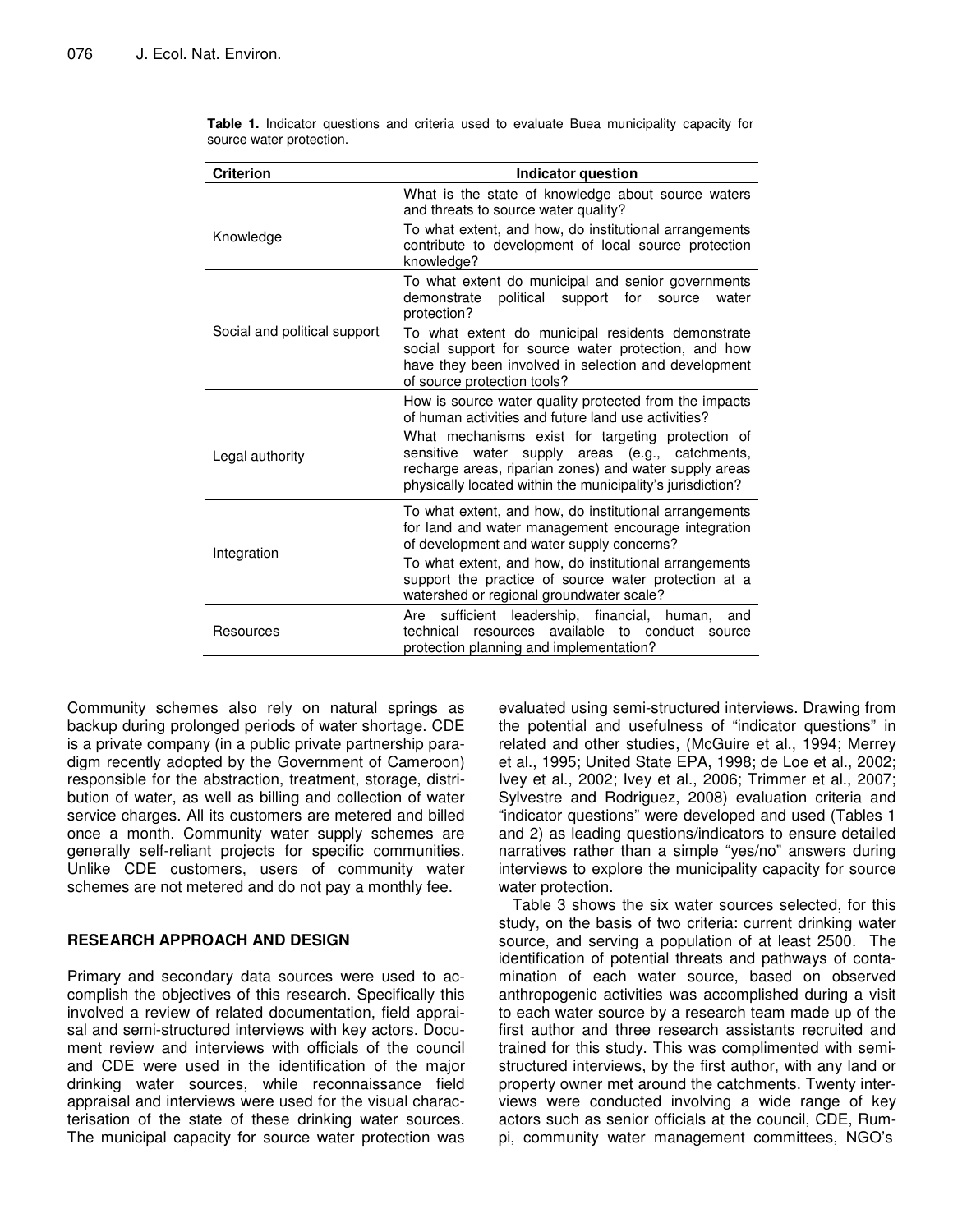| <b>Resource components</b> | <b>Resource indicators</b>                                                                                                                                                                                                                                |  |  |  |
|----------------------------|-----------------------------------------------------------------------------------------------------------------------------------------------------------------------------------------------------------------------------------------------------------|--|--|--|
| <b>Financial resources</b> | Funding is available for municipal source water protection<br>projects from the municipal council or CDE.<br>Funding can be obtained from other sources for protecting<br>source water quality.<br>Financial mechanisms are used as incentives for source |  |  |  |
|                            | water protection.                                                                                                                                                                                                                                         |  |  |  |
|                            | There is/are dedicated institutions and/or employees<br>responsible for protecting source water supplies<br>in the<br>municipality.                                                                                                                       |  |  |  |
| Human resources            | There is availability of and accessibility to individuals with<br>the necessary skills and expertise needed for protecting<br>source water supplies.                                                                                                      |  |  |  |
|                            | Education and training opportunities for source water<br>available to interested<br>individuals<br>protection are<br>and<br>institutions.                                                                                                                 |  |  |  |
| Institutional              | and policies provides for<br>Legislation<br>drinking<br>water<br>protection at the local level.                                                                                                                                                           |  |  |  |
|                            | Municipal plans, strategies and actions protect current<br>drinking water sources and recharge areas through the<br>control of land use activities.                                                                                                       |  |  |  |
|                            | Land has been purchased for the protection of current<br>municipal water supplies.                                                                                                                                                                        |  |  |  |
|                            | Clear leadership for water quality protection<br>at the<br>watershed level exists.                                                                                                                                                                        |  |  |  |
| Social                     | There is a functional collaboration and networking among<br>institutions,<br>municipality,<br>public<br>civil<br>society<br>the<br>organisations and communities.                                                                                         |  |  |  |
|                            | Community awareness and support for source water<br>protection has been developed to avoid conflicts with other<br>activities such as agriculture and construction.                                                                                       |  |  |  |
| Technical                  | Municipal drinking water standards exist and the drinking<br>water quality is monitored.                                                                                                                                                                  |  |  |  |
|                            | Data needed to manage water supplies, delineate source<br>water protection area and develop source protection plans<br>are available.                                                                                                                     |  |  |  |
|                            | Municipal source water areas are delineated in official plans                                                                                                                                                                                             |  |  |  |
|                            | Municipal water recharge areas have been identified and<br>potential water supply contaminant sources (point and non-<br>point) have been identified.                                                                                                     |  |  |  |

**Table 2.** Municipal resource indicators for source water protection adapted from Ivey et al., 2006

**Table 3.** Potable water sources, exploiting institutions and population served.

| <b>Catchment</b>    | <b>Exploiting institutions</b> | Approximate population served* |  |  |
|---------------------|--------------------------------|--------------------------------|--|--|
| German Spring       | CDE.                           | 20000                          |  |  |
| <b>Mosel Spring</b> | CDE.                           | 50000                          |  |  |
| Koke                | Community                      | $4300 + CDC$ plantations       |  |  |
| Small Soppo         | Community                      | 3000 + CDC plantations         |  |  |
| <b>Butiking</b>     | Community                      | 10000                          |  |  |
| <b>Bulu Blind</b>   | Community                      | 10000                          |  |  |

\*Source: Buea Council (2005) and confirmed by other municipal authorities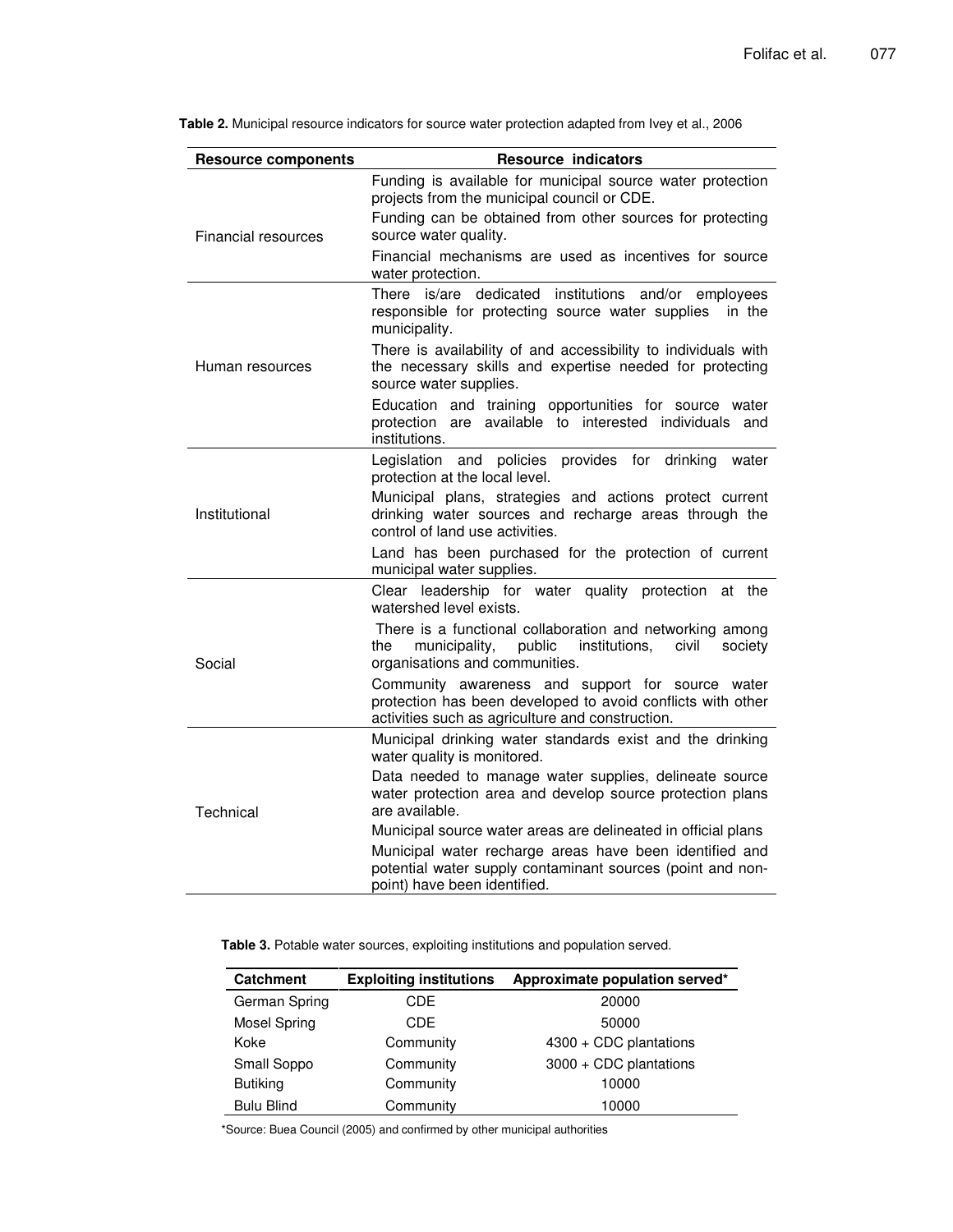|                            | <b>Water source</b>     |                        |                       |      |                 |                             |  |  |
|----------------------------|-------------------------|------------------------|-----------------------|------|-----------------|-----------------------------|--|--|
| <b>Observed activities</b> | German<br><b>Spring</b> | Mosel<br><b>Spring</b> | <b>Small</b><br>Soppo | Koke | <b>Butiking</b> | <b>Bulu</b><br><b>Blind</b> |  |  |
| Animals                    |                         |                        | V                     |      |                 |                             |  |  |
| Poor vegetation cover      |                         |                        |                       |      |                 |                             |  |  |
| Farming                    |                         |                        |                       |      |                 |                             |  |  |
| Bush fire                  |                         |                        |                       |      |                 |                             |  |  |
| Waste disposal             |                         |                        |                       |      |                 |                             |  |  |
| Construction/toilets       |                         |                        |                       |      | $\triangleleft$ |                             |  |  |

**Table 4.** Observed activities in the vicinity of individual water sources.



**Figure 3.** Level of source water protection (Small Soppo).



**Figure 4.** Level of source water protection (Koke water).

the media and land/property owners around the water sources. Notes were taken during the interviews which were also digitally recorded for further consultation.

#### **RESULTS AND DISCUSSIONS**

The observed anthropogenic characteristics of the individual sources are shown in Table 4, while the traditional level of source water protection is shown by Figures 3 and 4.

#### **Observed activities around the water sources and possible implications**

The propensity for source water contamination depends on several factors: soil characteristics, topography, vegetation, distance of septic tanks and other land use activities to the water source. Humans, animals and precipitation (runoff) are principal agents (mechanisms) of contaminant transport to water bodies. Constructed (paved) surfaces and bare soil increase the rate of overland flow (runoff) and provide conduits between contaminants and water bodies (Davis et al., 2004). Poorly positioned or improperly functioning on-site septic tanks have been linked to many outbreaks of waterborne diseases (Day, 2004). Subsurface soil permeability or soil subject to inundation and steeply sloping sites enhance the likelyhood of the presence of open pathways for contaminant transport (Goss and Richards 2008). Vegetated buffer strips have been found to increase surface runoff infiltration into the soil as well as the efficiency of contaminants removal from surface runoff (Goss and Richards, 2008). There is a clear risk of contamination of water bodies with direct animal access and a higher probability of the pathogens to travel further downstream from the point of release. The direct deposition of faeces into the water body increases the survival rate of pathogens due to rapid sorption of contaminants onto bed sediments (Goss and Richards, 2008). Joel and Karns (2000) observed that animal manure and faeces are key important sources of faecal contamination of water sources.

**Bush fire and poor vegetation cover:** Bush fire destroys vegetation, leaves the soil bare, loose and susceptible to erosion. The relatively high rainfall coupled with the hilly topography around the sources enhances the probability of soil erosion and therefore the transport of agricultural nutrients, sediments and other contaminants to the water sources thereby reducing both water quality and quantity. In addition, the destruction of vegetation exposes soil and water bodies to direct sun radiation which accelerates the rate of evaporation. This is likely to aggravate soil erosion and the rate of source water quality degradation due to an increase in contaminants concentration. Interviews revealed that uncontrolled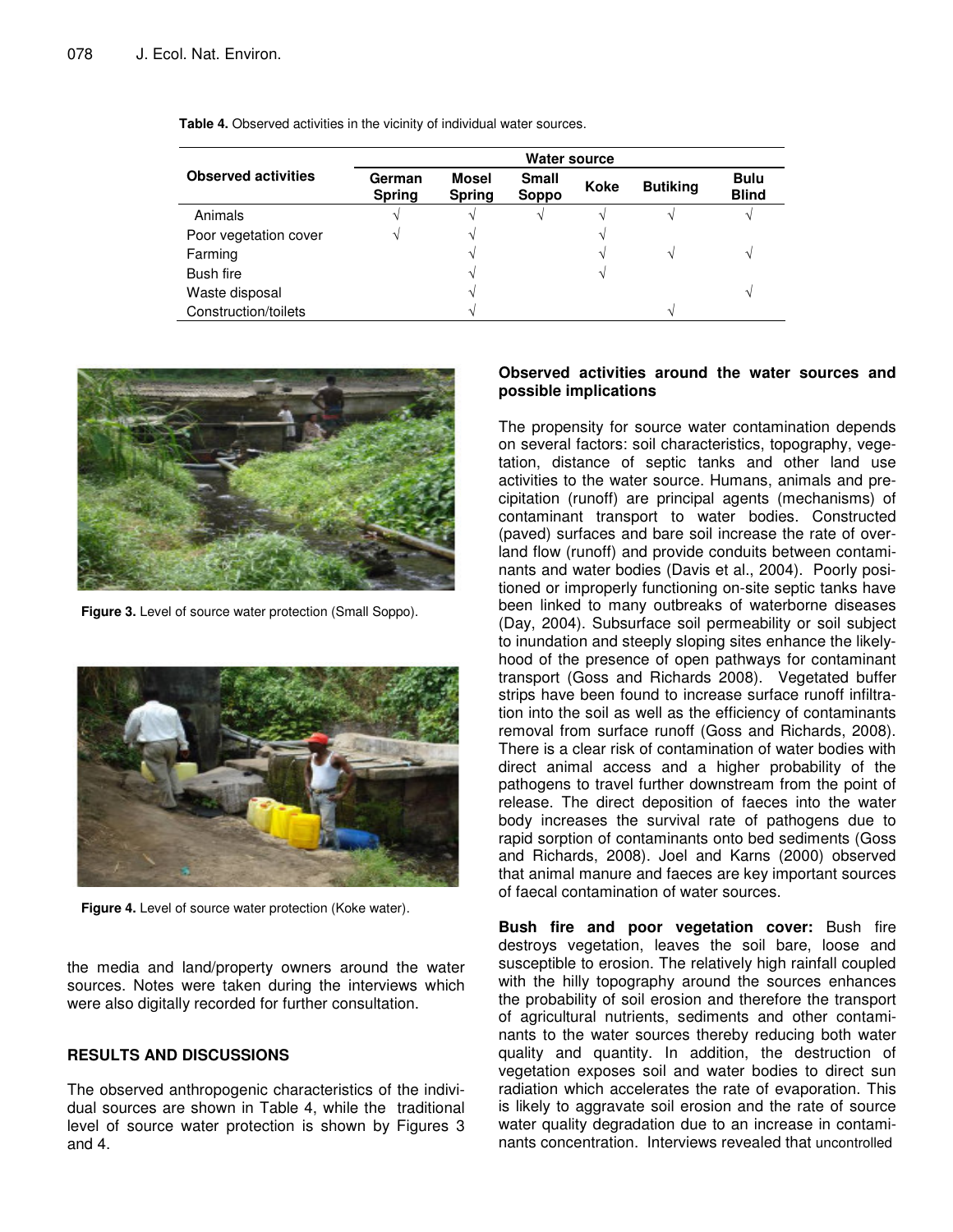bush fires are common in the dry season when farmers prepare the fields for cultivation. That this occurs in the dry season when temperatures are usually very high (28 - 30°C) and the water supply crisis very critical suggest a great cause for concern.

While the poor vegetation cover observed at Mosel and Koke catchments were attributed to uncontrolled bush fire, that at the German spring catchment was attributed to deforestation practices and the cutting down of surrounding tress for firewood.

**Housing and waste dumps:** Only the Mosel catchment was observed to be located in a residential area with significant paved areas, presence of septic tanks and pit latrines. Solid waste dumps were also observed upstream of some water sources as shown in Table 4. While the solid waste dumps observed at the Mosel catchment could be attributed to its proximity to residential area that at Bulu Blind is likely due to biodegradable household waste for use as organic manure. Waste disposal in the proximity or upstream to water sources poses a threat to contamination because of leaching.

**Farming and animals:** As shown in Table 4, intense cultivation was observed in four cases. Apart from the Bitiking source where permanent crops such as cocoa were planted, interviews revealed that only seasonal crops such as tomatoes, pepper, maize, plantains and other vegetables were cultivated in around the rest of the catchments. Interviews revealed uncontrolled application of agricultural inputs such as fertilizers and pesticides. These are potential threats to source water quality given the seemly high water table in Buea and potential for surface runoffs and sediment transport.

Even though the team did not observe animals at all the sources during the field appraisal part of the study, especially at the Small Soppo, German spring and Mosel sources, interviews revealed that these were not uncommon.

Despite the presence of these potential threats and mechanisms for enhanced pathways, Interviews revealed that there is no history of source water contamination in Buea and public health concern due to source water contamination. However, given the rate of population growth and urbanisation, current land use practices and the topography of Buea, there is a high propensity of future source water contamination if protective measures are not taken.

#### **Local capacity for source water protection in Buea**

**Institutional capacity:** The indicators for institutional capacity used in this research are shown in Table 1. The 1998 laying lay down regulations governing the management of water resources in Cameroon and the 2001 decree of application relating to source water protection provides for protected areas around water sources and

declares such areas to be of public interest. Some of the key relevant provisions to this study are:

1. Section 4(1) prohibits discharge, spray, infiltration, encroachment or dumping of pollutants of any nature into water bodies.

2. Section 6(3) forbids washing and servicing of motor vehicles, internal combustion and similar engine closed to water points.

3. Section 7 establishes water sensitive areas, such as wetlands and recharge zones, and protective areas around drinking water-catchments, water treatment and storage points. These protective areas are considered as land of public interest.

The final provision provides for the creation of water boards and special funds to promote best practices in water resources management.

Neither the law nor it decree of application define the perimeter for the protective area. The decree of application of the 1998 law entrusts the legal authority of source water protection to the ministry of energy and water. Considering that water quality is strongly influenced by land use activities within a watershed (Herrick, 2001) and that local councils are responsible for building (development) permits, the case is made in this paper that existing institutional arrangements do not enhance the integration of land and water management. This is probably reason for the big gap between the law and the practice. There was no evidence of an inventory of potential source water contamination activities and plans/ strategies such as by-laws and zoning plans that demarcation protective area around water sources to combat any emergencies.

Field appraisal and interviews revealed that in practice the land surrounding the water sources is not of public interest. There was no demarcation of protective areas or land that has been purchased as a protective measure to drinking water source protection. In addition, the current provision to declare the land that belongs to individuals to be of public interest was considered confrontational as well as a command and control approach by over 95% of the respondents. All the respondents envisaged possible resistance, especially from farmers if this law were to be implemented.

The counter-productive nature of the current institutional arrangement and political interference for the integrated management of land and water was illustrated using the case of a church which is said to be constructed at a sensitive water recharge point. According to a senior official at the local council, "the council did not approval the development permit of that church but because some top government officials in Buea worship there, we were instructed from above to approve the permit, since the construction, the water yield at the source has reduced considerably" the source further observed that "it is difficult and challenging to assume responsibility without the legal authority and powers".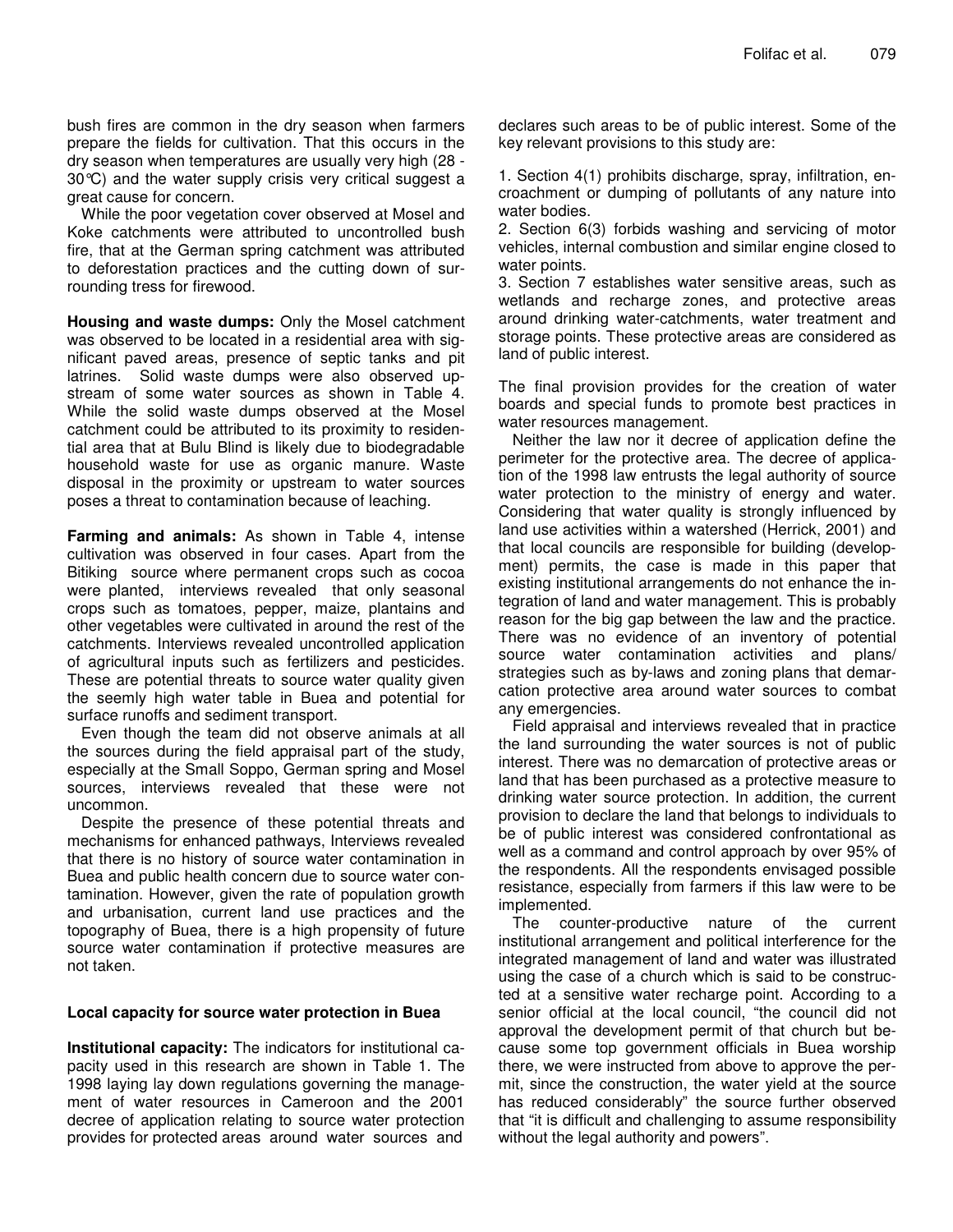All the community water management committee officials interviewed did not consider source water protection as part of their responsibility. They observed that all the officials of the community water management committees interviewed noted that source water protection would be a difficult task for them to execute, given that they lack the necessary resources and powers especially as the land around the catchments are owned by individuals and serve as a source of livelihood for their families. One committee head observed thus; "Our role is limited to the repairs and replacement of damaged parts, cleaning of the storage tank and collecting a token from the community to accomplish these tasks... for us to be able to do that job, the government will need to formally recognise us (water management committee) as an institution and provide training for us to be able to develop local policies as well as provide us with money that can be used to purchase the land around the catchments thereby providing alternative source of livelihood for these people and giving us power over the land"

These findings suggest that the institutional capacity for local source water protection in Buea is very limited.

**Financial capacity:** According to an official of the council, there are two principal sources of revenue for the council: Government subsidies and service charges. Interviews suggest that the revenue generated from these sources is not sufficient to meet urgent economic development activities and provide other social services of priority. However, an official of the Rumpi Project, an African Development Bank funded project, revealed that source water protection is an integral part of their ongoing community water supply projects. The official observed that in order to avoid resistance from land owners and conflict with other land use activities especially agriculture, land surrounding water sources will be purchased and demarcated.

The lack of strategic local partnerships, a comprehensive source water protection plan and the absence of institutions dedicated to watershed and source water protection were also noted as limiting factors to the potential to access external finances. A senior official at the regional delegation of energy and water observed that when it comes to water supply projects, councils do not seem to have taken adequate advantage of the national council support funds, commonly known as FEICOM, which provide revolving funds for several council projects. Both CDE and community water supply committee officials noted that their charges for water supply services do not provide incentives for source water protection. They observed that following the general socio-economic atmosphere, any attempt to introduce financial incentives for source water protection needs to be carefully considered.

Based on these findings, it can be argued that there is an unexploited potential to locally finance source water protection initiatives. This seemed to be constrained by fragmented interests and lack of a dedicated source water protection institution.

**Human capacity:** Knowledge about source water protection as indicated by the presence of individuals with suitable training, access to necessary training opportunities and education materials are some examples of indicators for human capacity. In addition to being available, our study argues that for these resources to constitute human capacity, they should be readily accessible.

Interviews revealed that there are individuals, especially lecturers at the University of Buea, with the required knowledge and skills essential for source water protection. In addition, individuals with relevant academic and professional interest to source water protection were also identified in other institutions such as Rumpi and other common initiative groups. Despite this human capacity potential, interviews revealed that accessibility is a major challenge due to the lack of coordinated efforts and dichotomy between the key stakeholders. A lecturer at the University of Buea noted that:

"Despite the goodwill to volunteer and the capacity to conduct research, we are limited by funding and the politics of the time, those who have funding for community projects do not seem to give research the importance it deserves and when they do, they prefer to bring expensive consultants from outside"

Over 85% of those interviewed did not know how and where to source materials and information on source water protection. More than 60% observed that the available human capacity was not productive and challenged them to organise radio programs and public information events such as seminars and workshops to sensitize and educate the public.

An NGO official observed that;

"given the low level of awareness and inadequate priority given to source water protection, there is the urgent need for institutions such as the university of Buea, Local Government Training Centre (CEFAM), and Pan African Institute for Development- West Africa, all in Buea to institutionalise source water management through the organisation of short courses, because let alone to seek such opportunities, communities will not"

In summary, there is an uncoordinated pool of human capacity and opportunities which could be exploited for source water protection at the local level.

**Social capacity:** Leach and Pelkey (2001) noted that critical elements of social capacity are leadership, partnership and communication. Social capacity is enhanced when leaders can facilitate the coordination of stakeholders, provide vision and direction, initiate and maintain active linkages among stakeholders (de Loe et al., 2002); when citizens are involved in decision-making and implementation of management plans (NRC, 2000) and when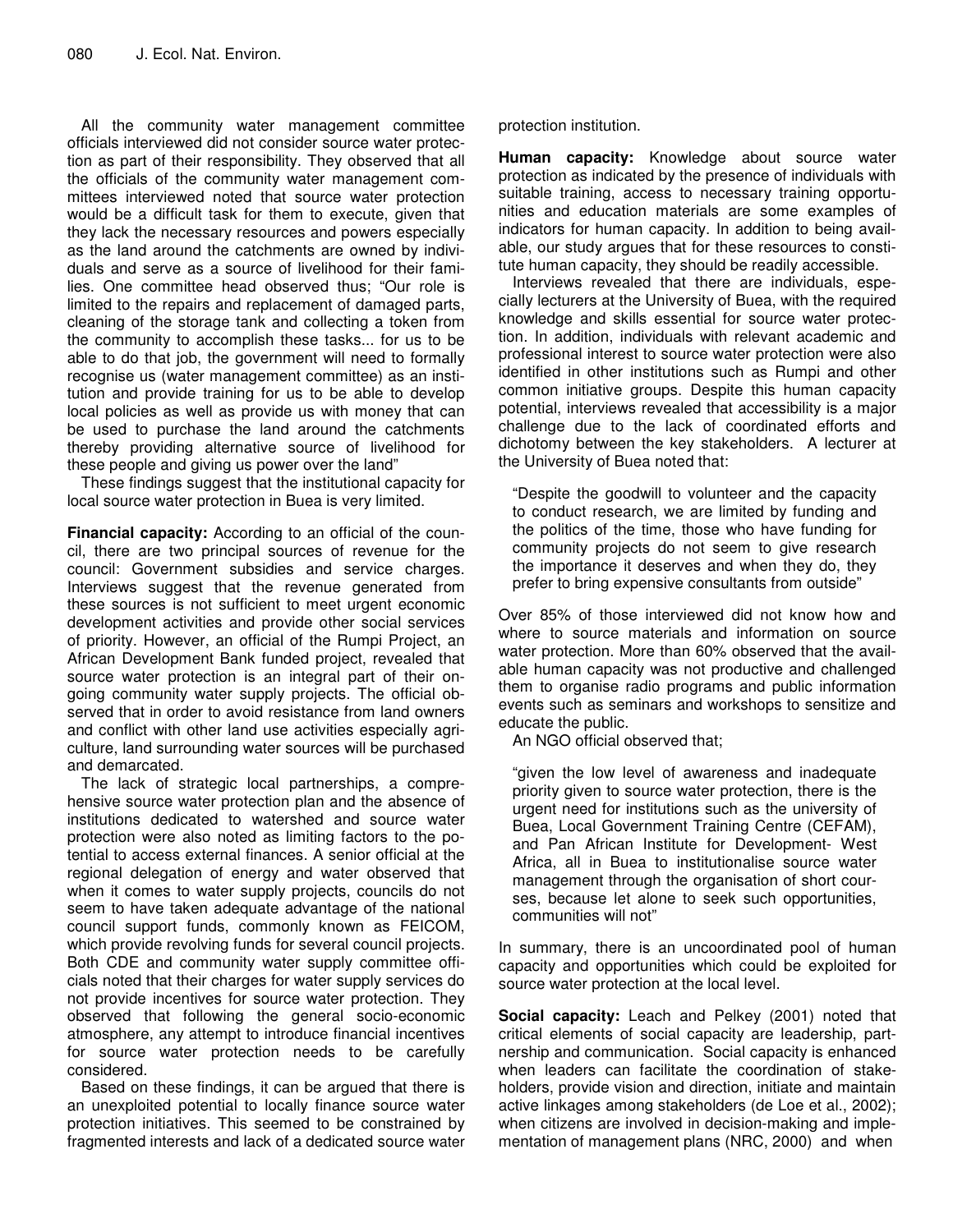local authorities and institutions maintain communication with each other, with communities and with top levels of government (Durley et al., 2003). The later also observed that the active involvement of community members as well as education and communication to build awareness is an effective and efficient way to reduce local resistance to activities.

Our findings revealed that apart from the limited activeties of COWADAC to foster platforms for multi-stakeholder dialogue and public awareness, and the recent interest of council officials, there is no clear leadership for source water protection in Buea. Interviews revealed that several institutions and individuals have concerns about for source water protection. However, no evidence of coordination and common direction was identified. These suggest fragmented interests and activities. No platforms (formal or informal) for stakeholders engagement were evident from our findings. However, the Council and Rumpi seemed ready to take up the challenge of fostering platforms for citizens' engagement in source water management in order to increase awareness and also reduce the chances of any community resistance as well as increase the sustainability of projects.

Interviews revealed that linkages such as communication and interaction between institutions, communities and top level government officials were very minimal. An official from the state regional media noted that the local institutions are not making proactive use of the available local communication opportunities. The official challenged the powers that be to make use of radio and TV programs that have wide audiences (such as global voices for women) to reach the public with essential information. Proxy communication through churches, women groups, bill boards and posters were identified as possible means of reaching out to the public.

**Technical capacity:** Some indicators of technical capacity in source water protection and watershed literature (Robbins et al., 1991; Trax, 1999; Herrick, 2001; Focazio et al., 2002; Ffolliol et al., 2002; Trimmer et al., 2007) include:

- Reliable data such as water quality, hydraulic gradients and geochemistry of the watershed.

- Source water monitoring programs to provide baseline data, tract protection efforts and provide early warning of potential contamination events.

Delineation of protective areas for source water protection.

- Drinking water quality standards.

Although there is potential human and social capacity for source water protection, our findings revealed that technical capacity was non-existent. This could be attributed to inadequate institutional arrangement, lack of adequate finances and collaboration as well as lack of a data management policy.

While the above are essential for a comprehensive

source water management approach, it is important that a precautionary approach be initiated to pre-empt source water vulnerability.

#### **Proposed framework for sustainable source water management**

Acknowledging that source water management is a shared responsibility, the best way forward will be to implement a coordinated, integrated and interdisciplinary participatory stakeholder approach. This requires that an enforced and effective mechanism be put in place for true community involvement in planning, decision-making and monitoring (Harvey and Reed, 2007). Engineering solutions should also recognise the importance of effective stakeholder participation (Poolman and Van De Giesen, 2006). The current practise of building water supply systems for communities without adequately understanding their needs and including source water protection is counter-productive for water system sustainability (IRC, 1997).

Considering the current capacity for source water protection, in particular, the opportunities presented by the political commitment of the Lord Mayor of Buea municipality, the financial capacity of Rumpi, the presence of researchers at the university of Buea, and the institutional constraints, the most appropriate approach for developing sustainable source water management in Buea will be a local approach which pulls together the existing local resources (Ong'Or and Long-Cang, 2007).

Following the keen interest demonstrated by the council during this study, and the fact that over 80% of the interviewed considered the council as an institution that is or (should be) responsible for source water protection, it is suggested that the council should take leadership in source water protection, initiate horizontal network with the community, civil society organisations and other professionals such as from the media, agriculture and rural development, and water supply service providers. Source water protection could be discussed and planned in a holistic manner within city planning and zoning, that is, a shift from the traditional sectoral focus and quick- fix solutions, to a strategic and adaptive approach involving different stakeholders. If done within a participatory and strategic integrated development planning framework many issues, challenges, and solution strategies are likely to be identified and applied in a manner that will greatly minimize conflicts and provide far reaching benefits. Some issues that need to be addressed in a comprehensive and clear manner include:

1) Procedure for ensuring a multi-stakeholder team (representative participation).

- 2) Role of the various stakeholders.
- 3) Funding opportunities.
- 4) Mechanisms for communication and consultations.
- 5) Capacity building and training.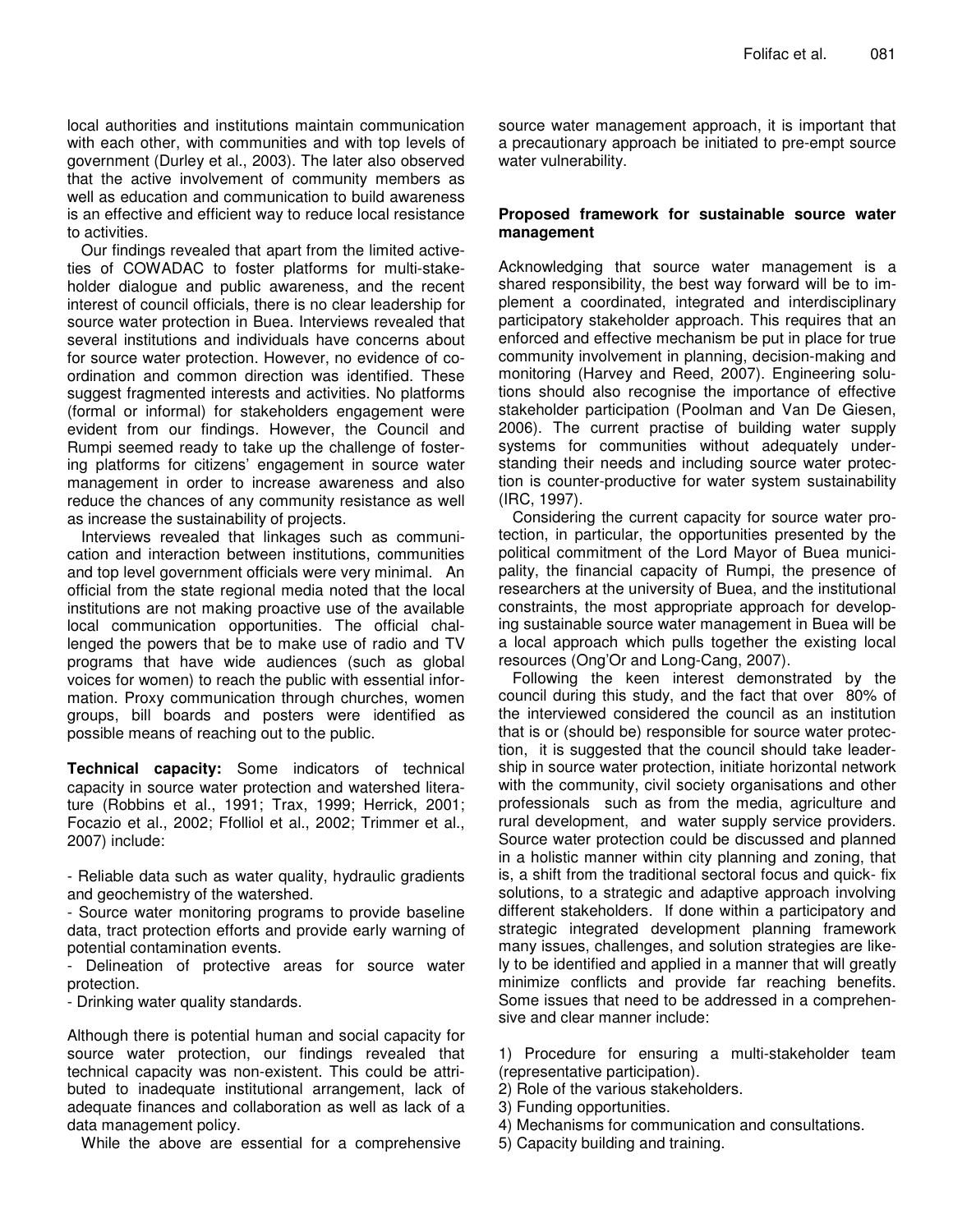

**Figure 5.** Proposed framework for sustainable source water management in Buea.

6) Mechanisms for conflict resolution

A proposed framework for participatory water source management within a watershed perspective is shown Figure 5. To improve on responsiveness and accountability, it is suggested that the watershed management board is institutionalised within the council structure of committees. Its chair could be elected to work in close collaboration with the Mayor.

Some of the key potential advantages of the proposed framework are as follows:

1. Provides clear leadership for, and institutionalisation of, participatory source water protection at the local level.

2. Promotes learning-by-doing, coordinated actions and integrated watershed management.

3. Initiates a platform for multi-stakeholder dialogue, networking and social learning essential for building trust needed for voluntary actions.

4. Increases the propensity to access the available pool of social, human and financial resources as well as access to external resource.

5. Facilitates the establishment of technical capacity considering that the council or local watershed board office would be a one-stop storage for and access to reliable data.

# **Conclusion**

This study has evaluated the state of six drinking water supply sources in Buea and the capacity for source water protection using document review, interviews and a field study approach.

Our findings revealed land use activities indicate the presence of potential threats and pathways for source water contamination for the six water supply sources studied, notably agricultural sources, urbanisation and waste disposal.

Buea presents an example of a situation where available resources for source water protection have not been adequately exploited. The municipality potential for source water protection is characterised by the availability of human and social resources. Local financial resources though available do not seem to have been adequately resourced. There is also the potential for political commitment and leadership, as demonstrated during this study and revealed by key information, by the Lord Mayor of the council, elected across political lines. However, the municipality is still struggling with funding, amidst gaps in institutional arrangements and legal authority to initiate platforms for a collegial approach in source water protection. In addition, the municipality faces several constraints such as lack of technica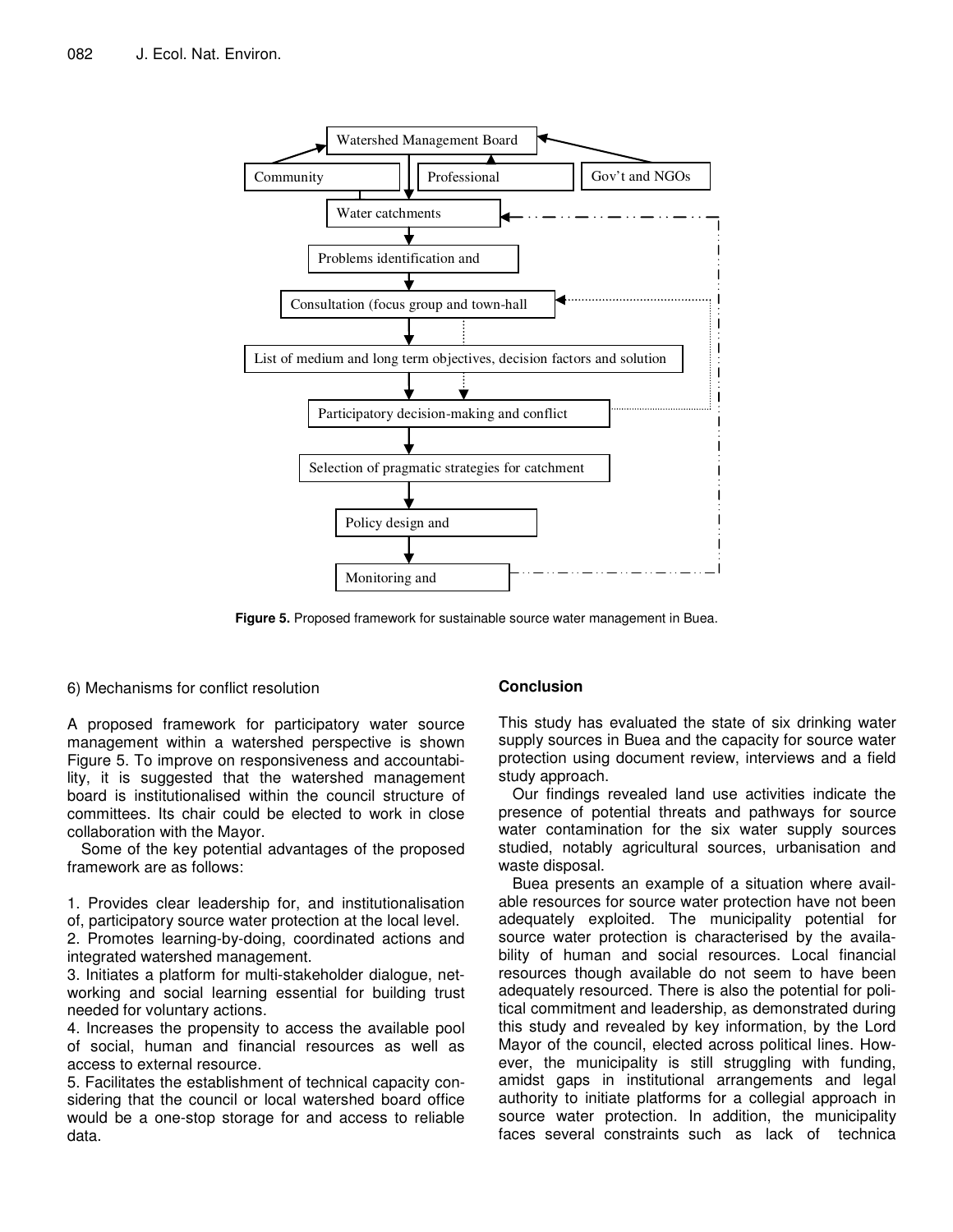resources, political inference and, balancing economic and social development versus environmental issues such as source water protection. Its current authority to issue building permits could be an important tool to integrate land and water management through restricting potential threats to source water. However this is constrained by the fact that the responsibility for source water protection belongs to the ministry of water and energy and the fact that the land surrounding water sources are yet to be demarcated as public land.

Considering the fast growing nature of the municipality, slow responsive of top-level government and that there is no "one-size-fit-all" approach to source water protection, it is important to devolve source water management to municipalities. This will allow customisation and flexibility of actions that take into account the magnitude of threats and pathways and the potential risks. Of course there is the need for legislation to define a minimum standard for source water protection at all levels to prevent municipalities from compromising source water quality.

It is recommended that in the absence of technical data and financial resources for a comprehensive approach to source water protection, there is the need to adopt a precautionary approach at the local level given the presence of potential threats and pathways. We have proposed a framework that has some of the following potential advantages: provides clear leadership, provides a platform for multi-stakeholder engagement, institutionalises source water protection, pulls local resources together and enhances the municipality capacity to source external resources.

There is the urgent need to carry out a chemical and biological assessment of the water sources, as well as establish a repository for technical resources on source water protection.

#### **ACKNOWLEDGMENT**

The authors wish to express their gratitude to the Global Environment and Climate Change Centre (GEC3), and the International Development Research Centre (IDRC) Canada for providing financial support to this project through graduate stipend and network grants, and Doctoral Research Awards respectively to the first author. We will also want to appreciate the invaluable support provide by local officials in Buea, especially the council official, and in particular Mbella-Moki Charles-Lord Mayor of Buea Municipality.

#### **REFERENCES**

- Almasri MN, Kaluarachchi JJ (2004). Assessment and management of long-term nitrate pollution of ground water in agriculture-dominated watersheds. J. Hydrol. 295 (4) : 225–245.
- Buea Council (2005). *Gestion de l'eau de la commune de BUEA*. Rapport de la mission ECTI de Juin 2005.
- Davies CM, Ferguson, CM, Kaucner C, Krogh M, Altavilla N, Deere DA, Ashbolt NJ (2004). Dispersion and transport of Cryptosporidium

oocysts from fecal pats under simulated rainfall events. Appl. Environ. Microbiol. 70: 1151–1159.

- Day L (2004). Septic systems a potential pollution source in the Cannonsville Reservoir Watershed, New York. J. Environ. Qual. 33:1989–1996.
- De Loe RC, Di Giantomasso S, Kreutzwiser RD (2002). Local capacity for groundwater protection in Ontario. Environ. Manag. 29 (2): 217– 233.
- Durley JL, de Loe¨ RC, Kreutzwiser RD (2003). Drought contingency planning and implementation at the local level in Ontario. Canad. Water Resour. J. 28 (1), 21–52.
- Ffolliott PF, Baker Jr, MB, Edminster CB, Dillon MC, Mora KL (2002). Land Stewardship Through Watershed Management: Perspectives for the 21st Century. Kluwer Academic/Plenum Publishers, New York.
- Focazio MJ, Reilly TE, Rupert MG, Helsel DR (2002). Assessing Ground-Water Vulnerability to Contamination: Providing Scientifically Defensible Information for Decision Makers. US Department of the Interior. US Geological Survey, Reston, Virginia.
- Folifac F (2003). Integrated Watershed Management in Cameroon; Institutional Aspects, Problems Identification and Solution Strategies: Case of the Mount Cameroon Region. Master thesis, Universität Stuggart, Germany.
- Goss M, Richards C (2008). Development of a risk-based index for source water protection planning, which supports the reduction of pathogens from agricultural activity entering water resources J. Environ. Manage. (87) 623 – 632.
- Government of Cameron (1998). Law N o 98/005 of 14 April 1998 to lay down regulations governing water resources.
- Gray P, Hodgins E, Veale B (2001). Water, water everywhere? Understanding and protecting our nation's most valuable resource. Environments*.* 29(1):39–65.
- Greenberg M, Mayer H, Miller KT, Hordon R Knee D (2003). Reestablishing public health and land use planning to protect public water supplies. Am. J. Public Health 93(9): 1522–1526.
- Gullstrand M, Lo¨ wgren, M, Castensson R (2003). Water issues in comprehensive municipal planning: a review of the Motala River Basin. J. Environ. Manag. 69: 239–247.
- Harrigan-Farrelly J (2002). Status of source water protection. Ground Water Monitoring and Remediation. 22(3):50–51.
- Harvey A, Reed R (2007). Community-managed water supplies in Africa: sustainable or dispensable? Commun. Dev**.** J. 42(3): 365 – 378
- Herrick D (2001). Protecting wells and ground water: it's important to understand source water, source water area delineation, and source water protection. Water Well J. 55 (9): 32–33.
- Hrudey SE, Payment P, Huck PM, Gillham RW, Hrudey EJ (2003). A fatal waterborne disease epidemic in Walkerton, Ontario: comparison with other waterborne outbreaks in the developed world. Water Sci. Technol. 47 (3): 7–14.
- IRC (1997). Water Supplies Managed by Rural Communities Country reports and case studies from Cameroon, Colombia, Guatemala, Kenya, Nepal and Pakistan. International Water and Sanitation Centre, Delft. The Netherlands.
- Ivey JL, De Loe RC, Kreutzwiser R.D.(2006). Planning for source water protection in Ontario. J. Appl. Geogr. (26):192-209.
- Ivey JL, de Loe¨ RC, Kreutzwiser RD (2002). Groundwater management by watershed agencies: An evaluation of the capacity of Ontario's conservation authorities. J. Environ. Manag*.* 64: 311–331.
- Joel V, Karns SJ (2000). Leaching of Escherichia coli O157:H7 in diverse soils under various agricultural management practices. Appl. Environ. Microbiol. 66: 887–893.
- Kariuki M, Schwartz J, Schur M (2006). Reaching unserved communities in Africa with basic services: can small-scale private service providers save the day? Gridlines Note No. 9 June. PPIAF World Bank, Washington DC.
- Krewski D, Balbus J, Butler-Jones D, Haas CN, Isaac-Renton J, Roberts, K.J., Sinclair, M.(2004). Managing the microbiological risks of drinking water. J. Toxicol. Environ. Health Part A 67, 1591–1617.
- Leach W, Pelkey N (2001). Making watershed partnerships work: a review of the empirical literature. J. Water Resour. Planning Manag. 127 (6): 378–385.